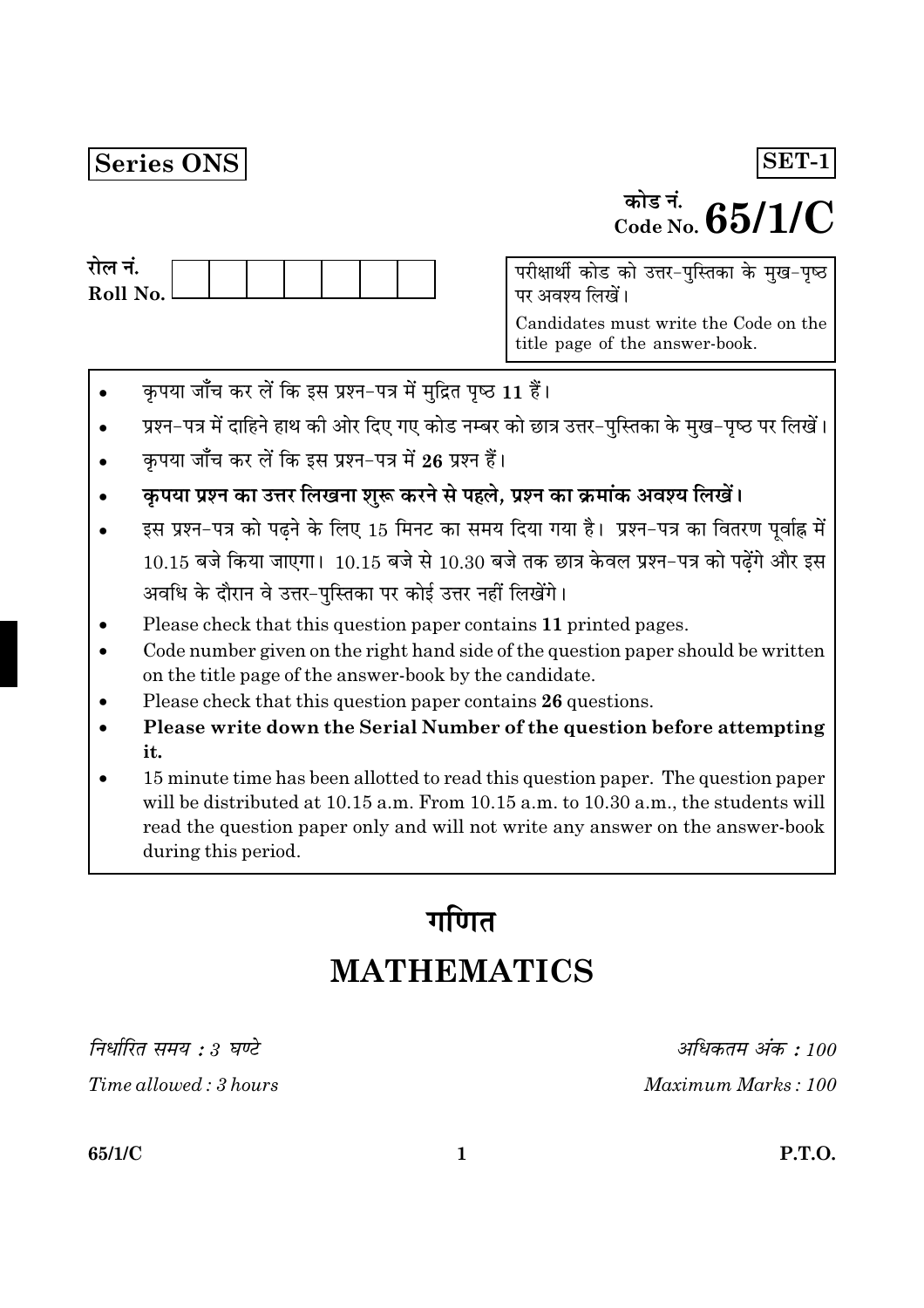#### सामान्य निर्देश :

- सभी प्रश्न अनिवार्य हैं।  $(i)$
- कपया जाँच कर लें कि इस प्रश्न-पत्र में 26 प्रश्न हैं।  $(ii)$
- (iii) खण्ड अ के प्रश्न 1 6 तक अति लघु-उत्तर वाले प्रश्न हैं और प्रत्येक प्रश्न के लिए 1 अंक निर्धारित है।
- (iv) खण्ड ब के प्रश्न 7 19 तक दीर्घ-उत्तर I प्रकार के प्रश्न हैं और प्रत्येक प्रश्न के लिए 4 अंक निर्धारित हैं।
- खण्ड स के प्रश्न 20 26 तक दीर्घ-उत्तर II प्रकार के प्रश्न हैं और प्रत्येक प्रश्न के लिए 6 अंक  $(v)$ निर्धारित हैं।
- (vi) उत्तर लिखना प्रारम्भ करने से पहले कपया प्रश्न का क्रमांक अवश्य लिखिए।

#### **General Instructions:**

- $(i)$ All questions are compulsory.
- (ii) Please check that this question paper contains  $26$  questions.
- (iii) Questions  $1 6$  in Section A are very short-answer type questions carrying 1 mark each.
- (iv) Questions 7 19 in Section B are long-answer I type questions carrying 4 marks  $\epsilon$  *each*
- Questions 20 26 in Section C are long-answer  $II$  type questions carrying 6 marks  $(v)$  $each$ .
- (vi) Please write down the serial number of the question before attempting it.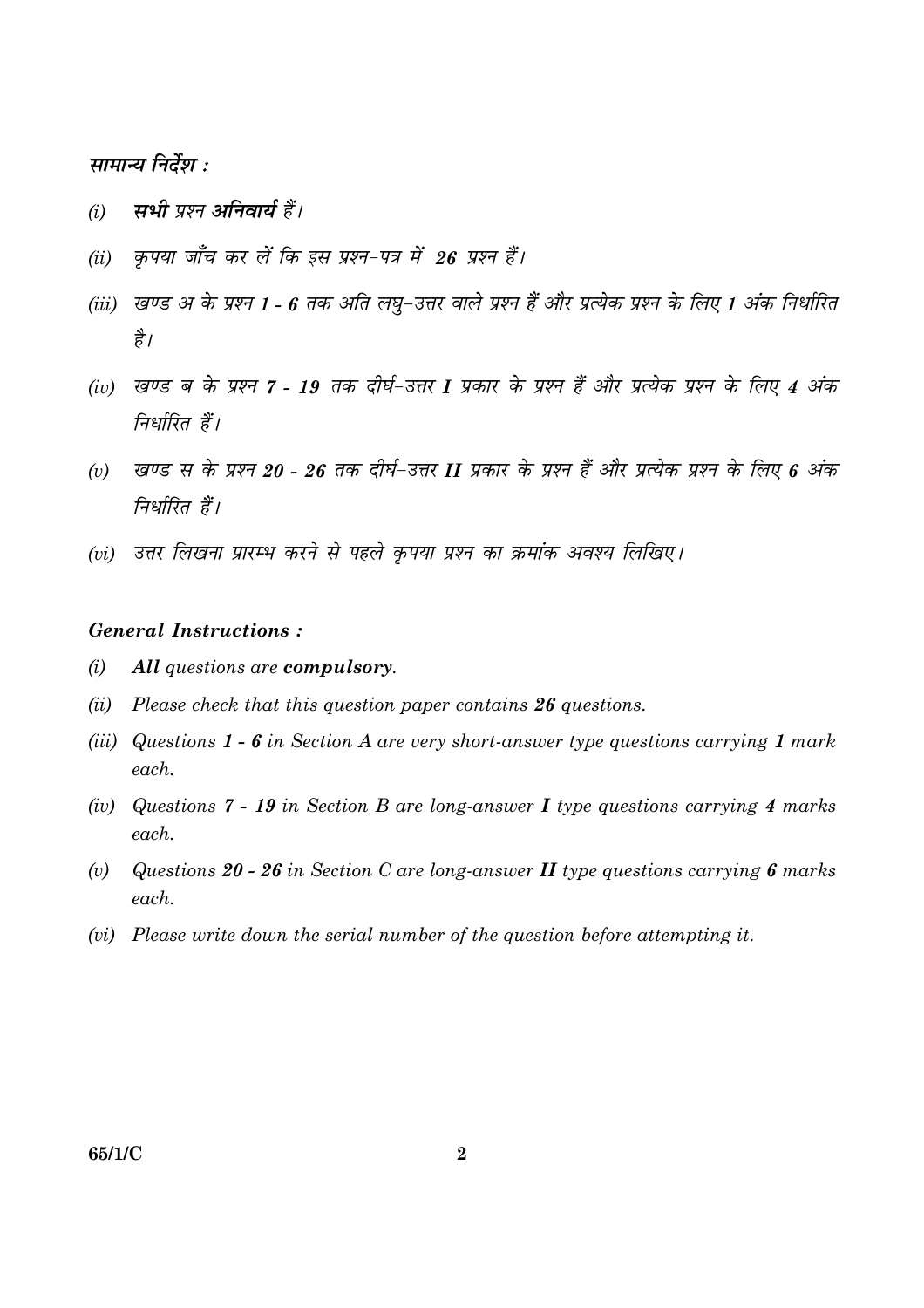#### खण्ड - अ

#### **SECTION - A**

## प्रश्न संख्या 1 से 6 तक प्रत्येक प्रश्न का 1 अंक है। Question numbers 1 to 6 carry 1 mark each.

1. 
$$
4\pi
$$
  $x \in N$   $3\pi$   $\begin{vmatrix} x+3 & -2 \\ -3x & 2x \end{vmatrix} = 8$   $\frac{3}{6}$ ,  $\pi$   $x$   $\pi$   $\pi$   $\pi$   $\pi$   $\pi$   $\pi$   $\pi$   $\pi$   $\pi$   $\pi$   $\pi$   $\pi$ 

If  $x \in N$  and  $\begin{vmatrix} x+3 & -2 \\ -3x & 2x \end{vmatrix} = 8$ , then find the value of x.

प्रारम्भिक स्तंभ संक्रिया  $\mathrm{C}_2 \rightarrow \mathrm{C}_2 + 2 \mathrm{C}_1$  निम्न आव्यूह समीकरण पर लगाइए :  $2.$ 

 $\begin{pmatrix} 2 & 1 \\ 2 & 0 \end{pmatrix} = \begin{pmatrix} 3 & 1 \\ 2 & 0 \end{pmatrix} \begin{pmatrix} 1 & 0 \\ -1 & 1 \end{pmatrix}$ 

Use elementary column operation  $C_2 \rightarrow C_2 + 2C_1$  in the following matrix equation :

 $\begin{pmatrix} 2 & 1 \\ 2 & 0 \end{pmatrix} = \begin{pmatrix} 3 & 1 \\ 2 & 0 \end{pmatrix} \begin{pmatrix} 1 & 0 \\ -1 & 1 \end{pmatrix}$ 

कोटि  $2\times 2$  के सभी सभंव आव्यूहों की संख्या, जिनका प्रत्येक अवयव 1, 2 अथवा 3 है, 3. लिखिए।

Write the number of all possible matrices of order  $2 \times 2$  with each entry 1, 2 or 3.

65/1/C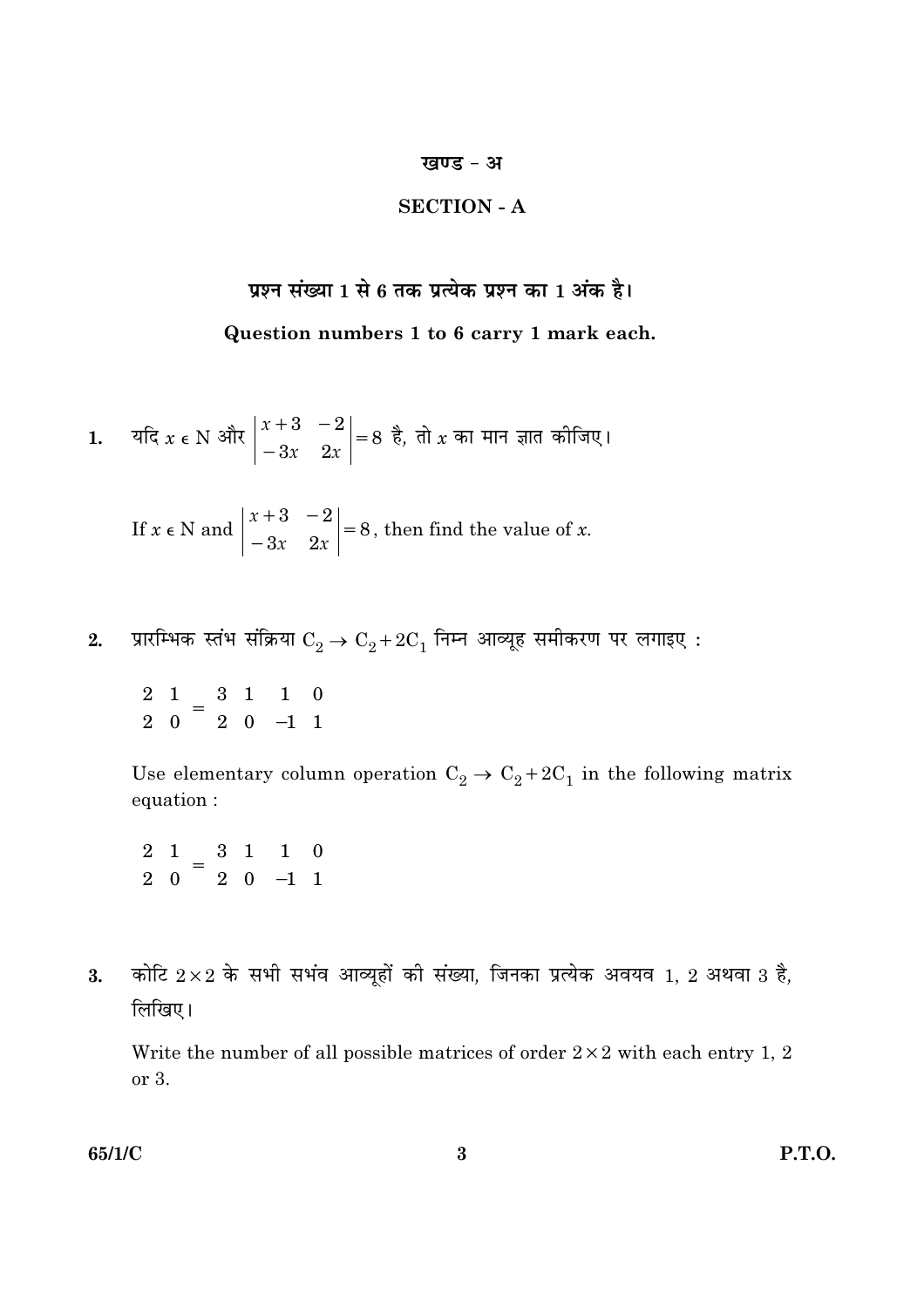- उस बिंदु का स्थिति सदिश लिखिए जो बिंदुओं, जिनके स्थिति सदिश  $\vec{a} \, \overrightarrow{a} 2 \, \overrightarrow{b} \,$  तथा  $2 \, \overrightarrow{a} + 3 \, \overrightarrow{b}$  $\overline{4}$ . है, को मिलाने वाले रेखाखंड को 2:1 के अनुपात में बाँटता है। Write the position vector of the point which divides the join of points with position vectors  $3a - 2b$  and  $2a + 3b$  in the ratio 2 : 1.
- उन मात्रक सदिशों की संख्या लिखिए जो सदिशों  $\overrightarrow{a}=2\hat{i}+\hat{j}+2\hat{k}$  तथा  $\overrightarrow{b}=\hat{j}+\hat{k}$  दोनों पर 5. लंब हैं। Write the number of vectors of unit length perpendicular to both the vectors

 $\vec{a} = 2\hat{i} + \hat{j} + 2\hat{k}$  and  $\vec{b} = \hat{j} + \hat{k}$ .

उस समतल का सदिश समीकरण ज्ञात कीजिए, जो कि  $x, y$  और  $z$ -अक्ष पर क्रमश: 3,  $-4$  और 6. 2 अंत∙खंड काटता है।

Find the vector equation of the plane with intercepts 3,  $-4$  and 2 on x, y and z-axis respectively.

#### खण्ड - ब

#### **SECTION - B**

#### प्रश्न संख्या 7 से 19 तक प्रत्येक प्रश्न के 4 अंक हैं।

#### Question numbers 7 to 19 carry 4 marks each.

उस बिंदु के निर्देशांक कीजिए जहाँ पर बिंदुओं  $A(3, 4, 1)$  और  $B(5, 1, 6)$  से होकर जाने वाली  $\overline{7}$ . रेखा XZ समतल को प्रतिच्छेद करती है। वह कोण भी ज्ञात कीजिए जो यह रेखा XZ समतल के साथ बनाती है।

Find the coordinates of the point where the line through the points  $A(3, 4, 1)$ and  $B(5, 1, 6)$  crosses the XZ plane. Also find the angle which this line makes with the XZ plane.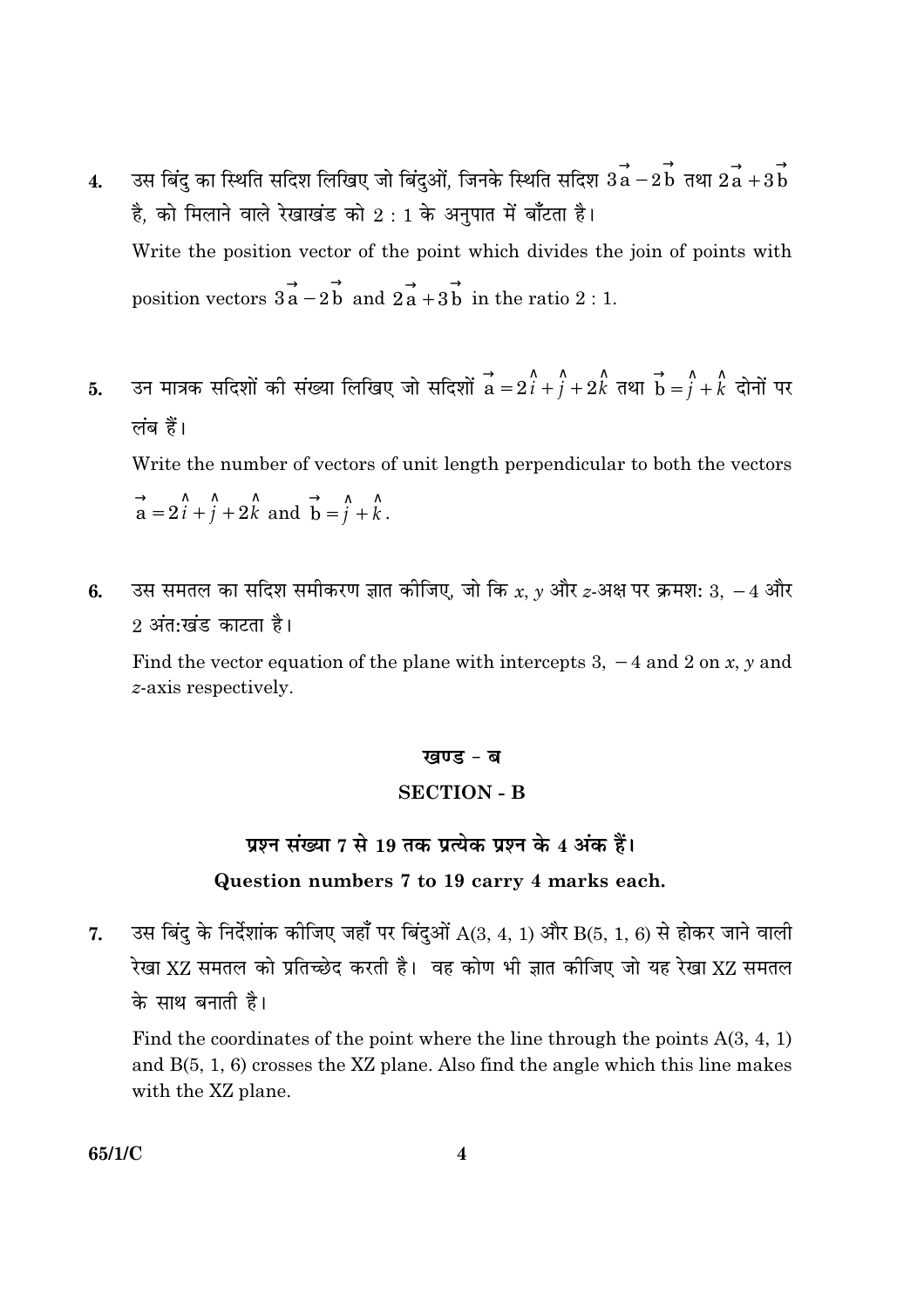एक समांतर चतुर्भुज की दो आसन्न भुजाएँ  $2\hat i-4\hat j-5\hat k$  और  $2\hat i+2\hat i+3\hat k$  हैं। इसके दोनों 8. विकर्णों के समांतर दो मात्रक सदिश ज्ञात कीजिए। विकर्णों के सदिशों का प्रयोग करके समांतर चतुर्भुज का क्षेत्रफल ज्ञात कोजिए।

The two adjacent sides of a parallelogram are  $2\hat{i} - 4\hat{j} - 5\hat{k}$  and  $2\hat{i} + 2\hat{j} + 3\hat{k}$ . Find the two unit vectors parallel to its diagonals. Using the diagonal vectors, find the area of the parallelogram.

एक पासा फेंकने के खेल में एक व्यक्ति ₹ 5 जीतता है यदि उसे 4 से बड़ी संख्या प्राप्त होती 9. है अन्यथा वह ₹ 1 हार जाता है। वह व्यक्ति 3 बार पासा फेंकने का निर्णय लेता है लेकिन चार से बड़ी संख्या प्राप्त करने पर खेल छोड़ देता है। मनुष्य द्वारा जीती/हारी जाने वाली राशि की प्रत्याशा ज्ञात कोजिए।

#### अथवा

एक थैले में 4 गेंदें हैं। यादुच्छया दो गेंदें बिना प्रतिस्थापना के निकाली गई और दोनों सफेद पाई गई। इसकी क्या प्रायिकता है कि थैले में सभी गेंदें सफेद हैं?

In a game, a man wins  $\bar{\xi}$  5 for getting a number greater than 4 and loses  $\bar{\tau}$  1 otherwise, when a fair die is thrown. The man decided to throw a die thrice but to quit as and when he gets a number greater than 4. Find the expected value of the amount he wins/loses.

#### **OR**

A bag contains 4 balls. Two balls are drawn at random (without replacement) and are found to be white. What is the probability that all balls in the bag are white?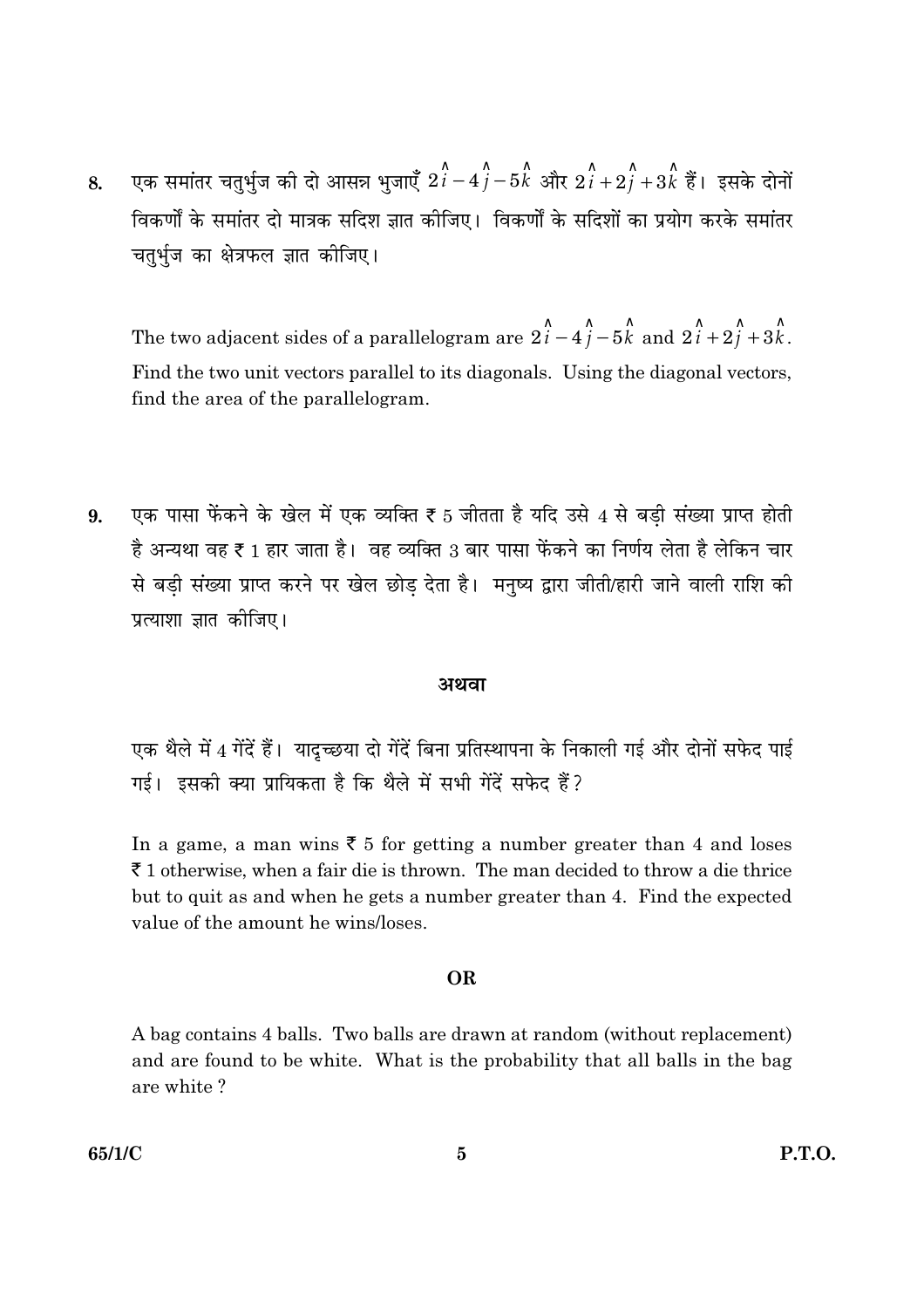10.  $x^{\text{sin}x} + (\text{sin}x)^{\text{cos}x}$  का  $x$  के सापेक्ष अवकलन कीजिए।

#### अथवा

यदि  $y = 2 \cos(\log x) + 3 \sin(\log x)$  है, तो सिद्ध कीजिए कि  $x^2 \frac{d^2y}{dx^2} + x \frac{dy}{dx} + y = 0$  है।

Differentiate  $x^{\text{sin}x} + (\text{sin}x)^{\text{cos}x}$  with respect to x.

#### **OR**

If  $y = 2 \cos(\log x) + 3 \sin(\log x)$ , prove that  $x^2 \frac{d^2y}{dx^2} + x \frac{dy}{dx} + y = 0$ .

11. यदि  $x = a \sin 2t(1 + \cos 2t)$  तथा  $y = b \cos 2t(1 - \cos 2t)$  है, तो  $t = \frac{\pi}{4}$  पर  $\frac{dy}{dx}$  ज्ञात कोजिए।

If 
$$
x = a \sin 2t(1 + \cos 2t)
$$
 and  $y = b \cos 2t(1 - \cos 2t)$ , find  $\frac{dy}{dx}$  at  $t = \frac{\pi}{4}$ 

12. यदि वक्र  $y^2 = ax^3 + b$  के बिंदु (2, 3) पर स्पर्श रेखा का समीकरण  $y = 4x - 5$  है, तो a तथा b के मान ज्ञात कीजिए।

The equation of tangent at (2, 3) on the curve  $y^2 = ax^3 + b$  is  $y = 4x - 5$ . Find the values of a and b.

13. ज्ञात कोजिए : 
$$
\int \frac{x^2}{x^4 + x^2 - 2} dx
$$

Find: 
$$
\int \frac{x^2}{x^4 + x^2 - 2} dx
$$

65/1/C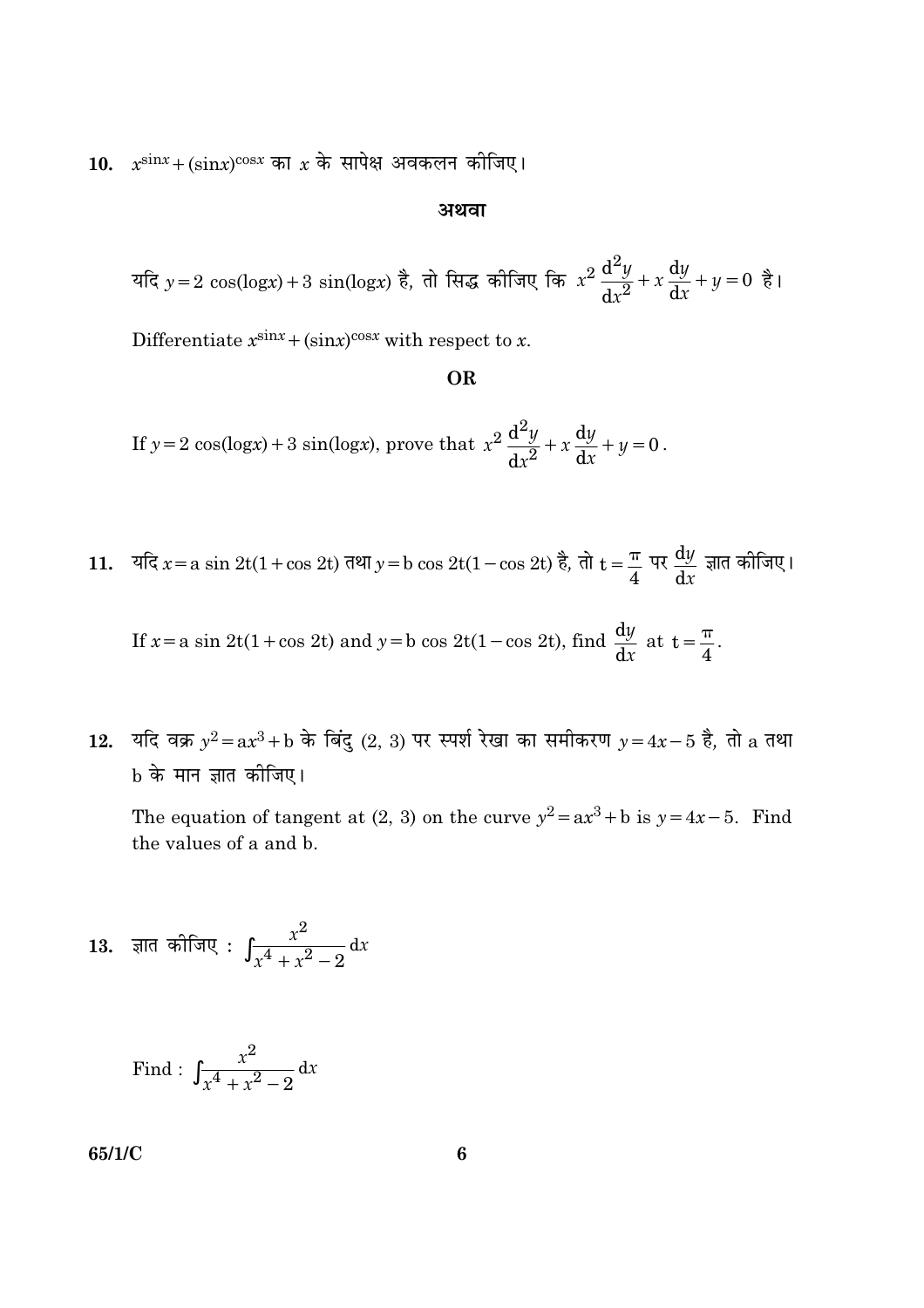14. मान ज्ञात कोजिए : 
$$
\int_{0}^{\frac{\pi}{2}} \frac{\sin^2 x}{\sin x + \cos x} dx
$$

अथवा

मान ज्ञात कीजिए : 
$$
\int_{0}^{\frac{3}{2}} |x \cos \pi x| dx
$$

Evaluate: 
$$
\int_{0}^{\frac{\pi}{2}} \frac{\sin^2 x}{\sin x + \cos x} dx
$$

$$
\mathbf{OR} \quad
$$

Evaluate: 
$$
\int_{0}^{\frac{3}{2}} |x \cos \pi x| dx
$$

15. 
$$
\overline{a}
$$
 कीजि $\overline{a}$ :  $\int (3x+1)\sqrt{4-3x-2x^2} dx$ 

Find: 
$$
\int (3x+1)\sqrt{4-3x-2x^2} dx
$$

 $16.$  अवकल समीकरण को हल कीजिए :

$$
y + x\frac{\mathrm{d}y}{\mathrm{d}x} = x - y\frac{\mathrm{d}y}{\mathrm{d}x}
$$

Solve the differential equation :  $% \left\vert \cdot \right\rangle$ 

$$
y + x\frac{\mathrm{d}y}{\mathrm{d}x} = x - y\frac{\mathrm{d}y}{\mathrm{d}x}
$$

65/1/C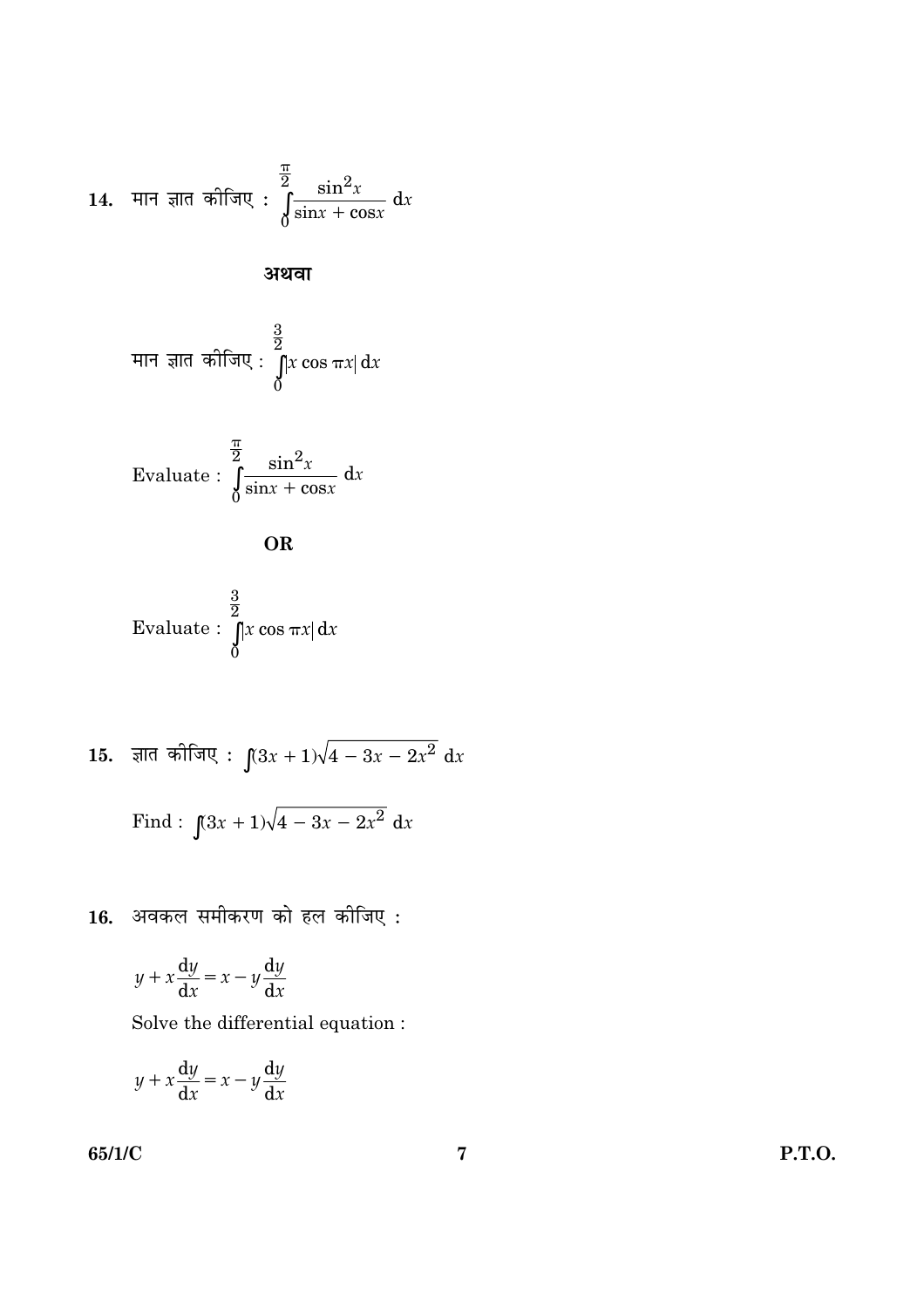17. द्वितीय चतुर्थांश में ऐसे वृत्तों के कुल का अवकल समीकरण ज्ञात कीजिए जो निर्देशांक अक्षों को स्पर्श करते हैं।

Form the differential equation of the family of circles in the second quadrant and touching the coordinate axes.

18. 
$$
x \stackrel{.}{\sim} \sqrt{6\pi}
$$
 हूल कीजि $\sqrt{4}$  :  $\sin^{-1}x + \sin^{-1}(1-x) = \cos^{-1}x$ 

#### अथवा

यदि 
$$
\cos^{-1}\frac{x}{a} + \cos^{-1}\frac{y}{b} = \alpha
$$
 है, तो सिद्ध कोजिए कि  $\frac{x^2}{a^2} - 2\frac{xy}{ab}\cos\alpha + \frac{y^2}{b^2} = \sin^2\alpha$  है।

Solve the equation for  $x : sin^{-1}x + sin^{-1}(1-x) = cos^{-1}x$ 

**OR** 

If  $\cos^{-1}\frac{x}{a} + \cos^{-1}\frac{y}{b} = \alpha$ , prove that  $\frac{x^2}{a^2} - 2\frac{xy}{ab}\cos\alpha + \frac{y^2}{b^2} = \sin^2\alpha$ 

19. एक ट्रस्ट ने दो प्रकार के बाण्ड (अनुबंध पत्र) में धन निवेशित किया। पहले बाण्ड में  $10\%$ ब्याज और दूसरे बाण्ड में 12% ब्याज मिलता है। ट्रस्ट को ₹ 2,800 कुल ब्याज प्राप्त हुआ। परन्तु यदि ट्रस्ट ने अदला-बदली करके बाण्डों में धन लगाया होता, तो उसे ₹ 100 कम ब्याज प्राप्त होता। आव्युह विधि से ज्ञात कीजिए कि ट्रस्ट ने कितना धन निवेशित किया। प्राप्त ब्याज को हेल्पऐज इंडिया में दान किया जाएगा। इस प्रश्न में कौन-सा मुल्य दर्शाया गया है?

A trust invested some money in two type of bonds. The first bond pays 10% interest and second bond pays 12% interest. The trust received  $\bar{\epsilon}$  2,800 as interest. However, if trust had interchanged money in bonds, they would have got  $\bar{\tau}$  100 less as interest. Using matrix method, find the amount invested by the trust. Interest received on this amount will be given to Helpage India as donation. Which value is reflected in this question?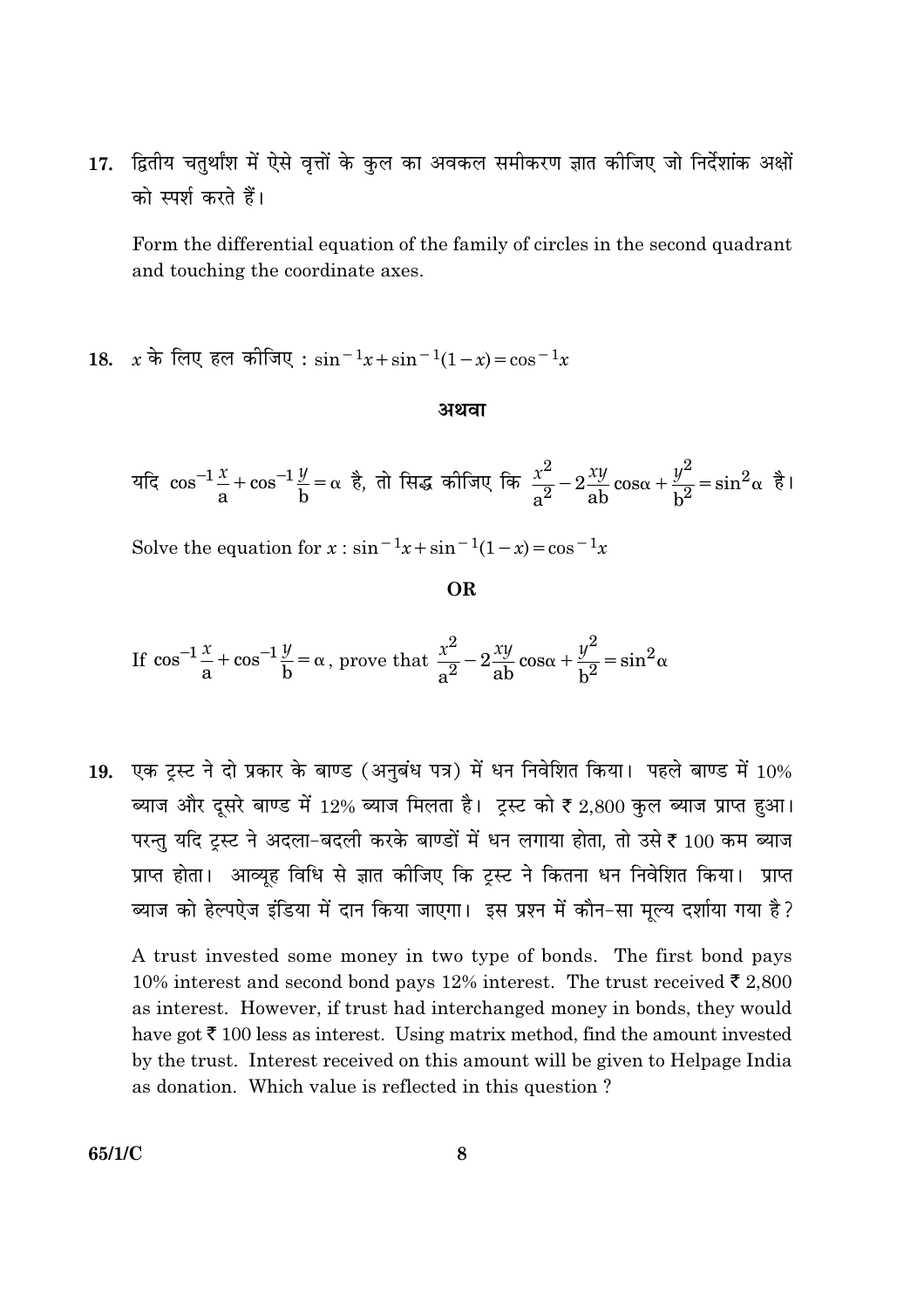#### खण्ड - स

#### **SECTION - C**

#### प्रश्न संख्या 20 से 26 तक प्रत्येक प्रश्न के 6 अंक हैं।

#### Question numbers 20 to 26 carry 6 marks each.

20. दो प्रकार के खाद 'A' और 'B' हैं। 'A' में 12% नाइटोजन और 5% फास्फोरिक एसिड है जबकि 'B' में 4% नाइट़ोजन और 5% फास्फोरिक एसिड है। मिट्टी के स्थिति परीक्षण के बाद किसान को ज्ञात हुआ कि उसे फसल के लिए कम से कम 12 कि.ग्रा. नाइट्रोजन और 12 कि.ग्रा. फास्फोरिक एसिड की आवश्यकता है। यदि 'A' का मुल्य ₹ 10 प्रति कि.ग्रा. और 'B' का मुल्य ₹ 8 प्रति कि.ग्रा. है तो आलेख द्वारा परिकलित कीजिए कि उसे प्रत्येक प्रकार की कितनी खाद प्रयोग करनी चाहिए कि कम से कम कीमत में पोषक तत्वों की आवश्यकता पूरी हो जाए।

There are two types of fertilisers 'A' and 'B'. 'A' consists of 12% nitrogen and 5% phosphoric acid whereas 'B' consists of 4% nitrogen and 5% phosphoric acid. After testing the soil conditions, farmer finds that he needs at least 12 kg of nitrogen and 12 kg of phosphoric acid for his crops. If 'A' costs  $\bar{\tau}$  10 per kg and 'B' cost  $\bar{\xi}$  8 per kg, then graphically determine how much of each type of fertiliser should be used so that nutrient requirements are met at a minimum cost.

20 अच्छे संतरों में 5 खराब संतरे अप्रत्याशित कारण से मिल गए हैं। चार संतरे उत्तरोत्तर 21. प्रतिस्थापना के सहित निकाले गए. तो खराब संतरों को निकालने की संख्या का प्रायकिता बंटन ज्ञात कीजिए। बंटन का माध्य तथा प्रसरण भी ज्ञात कीजिए।

Five bad oranges are accidently mixed with 20 good ones. If four oranges are drawn one by one successively with replacement, then find the probability distribution of number of bad oranges drawn. Hence find the mean and variance of the distribution.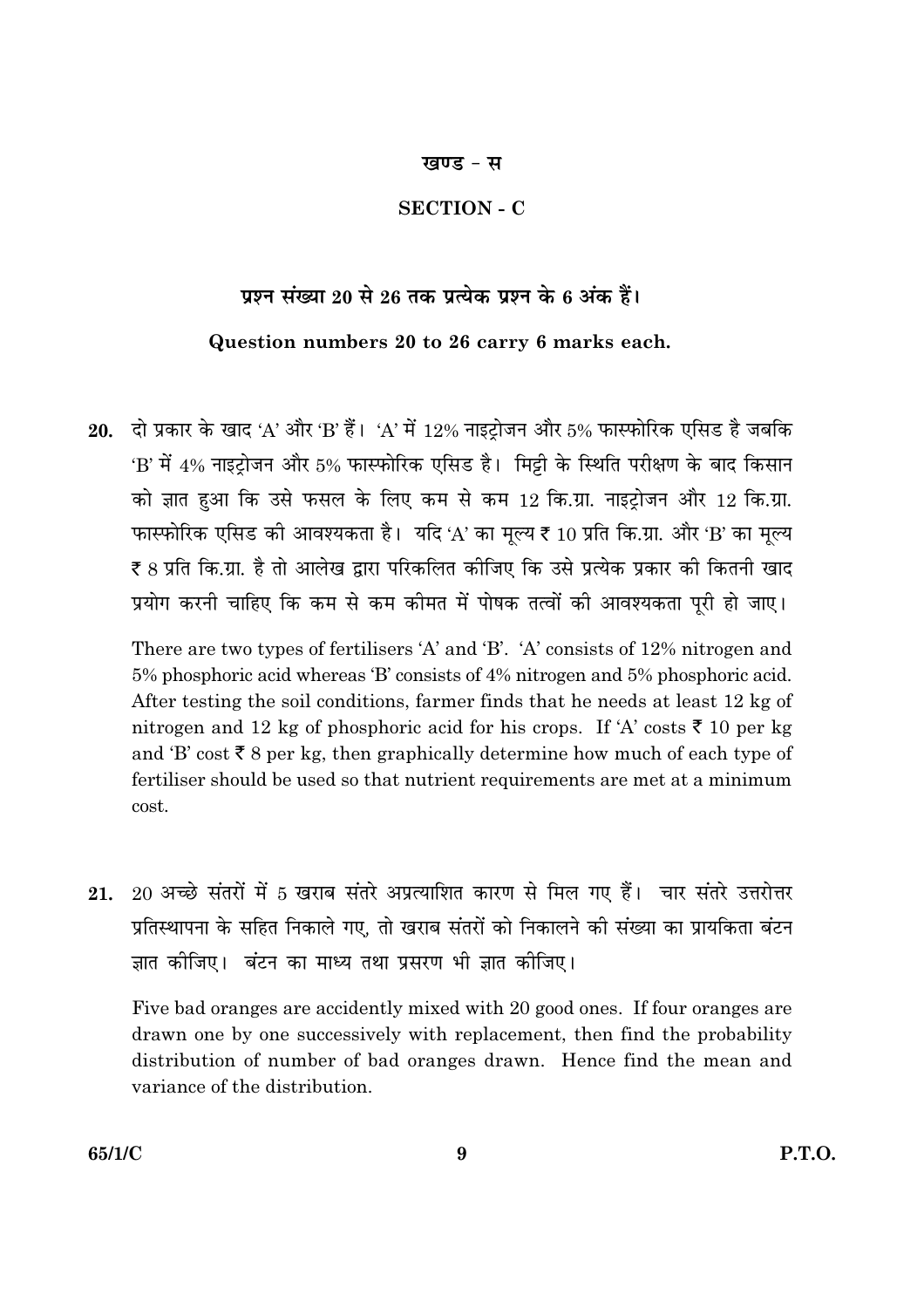- 22. बिंदु P, जिसका स्थिति सदिश  $2\hat{i}+3\hat{j}+4\hat{k}$  है से समतल  $\stackrel{\rightarrow}{\mathbf{r}}$ . $\left(2\hat{i}+\hat{j}+3\hat{k}\right)-26=0$  पर खींचे गए लम्ब के पाद का स्थिति सदिश तथा लम्बवत् दूरी ज्ञात कीजिए। तल में P का प्रतिबिम्ब भी ज्ञात कीजिए। Find the position vector of the foot of perpendicular and the perpendicular distance from the point P with position vector  $2\hat{i} + 3\hat{j} + 4\hat{k}$  to the plane  $\vec{r}$ .  $(2\hat{i} + \hat{j} + 3\hat{k}) - 26 = 0$ . Also find image of P in the plane.
- दर्शाइए कि एक द्विआधारी संक्रिया जो  $A = \mathbf{R} \{-1\}$  पर सभी a, b  $\epsilon$  A के लिए 23.  $a*b = a + b + ab$  द्वारा परिभाषित है क्रम विनिमेय तथा साहर्चय है।  $A$  में  $*$  का तत्समक अवयव ज्ञात कीजिए तथा सिद्ध कीजिए कि A का प्रत्येक अवयव व्युत्क्रमणीय है। Show that the binary operation \* on  $A = \mathbb{R} - \{-1\}$  defined as  $a^*b = a + b + ab$ for all  $a, b \in A$  is commutative and associative on A. Also find the identity element of \* in A and prove that every element of A is invertible.
- 24. सिद्ध कीजिए कि समद्विबाहु त्रिभुज, जिसमें r त्रिज्या का एक अंतवृत खींचा गया है, का न्यूनतम परिमाप  $6\sqrt{3}$  r है।

#### अथवा

यदि एक समकोण त्रिभुज में कर्ण तथा एक भुजा का योग दिया गया हो, तो दर्शाइए कि त्रिभुज का क्षेत्रफल अधिकतम होगा जबकि उनके बीच का कोण  $\frac{\pi}{3}$  होगा।

Prove that the least perimeter of an isosceles triangle in which a circle of radius r can be inscribed is  $6\sqrt{3}$  r.

#### OR.

If the sum of lengths of hypotenuse and a side of a right angled triangle is given, show that area of triangle is maximum, when the angle between them

is  $\frac{\pi}{3}$ .